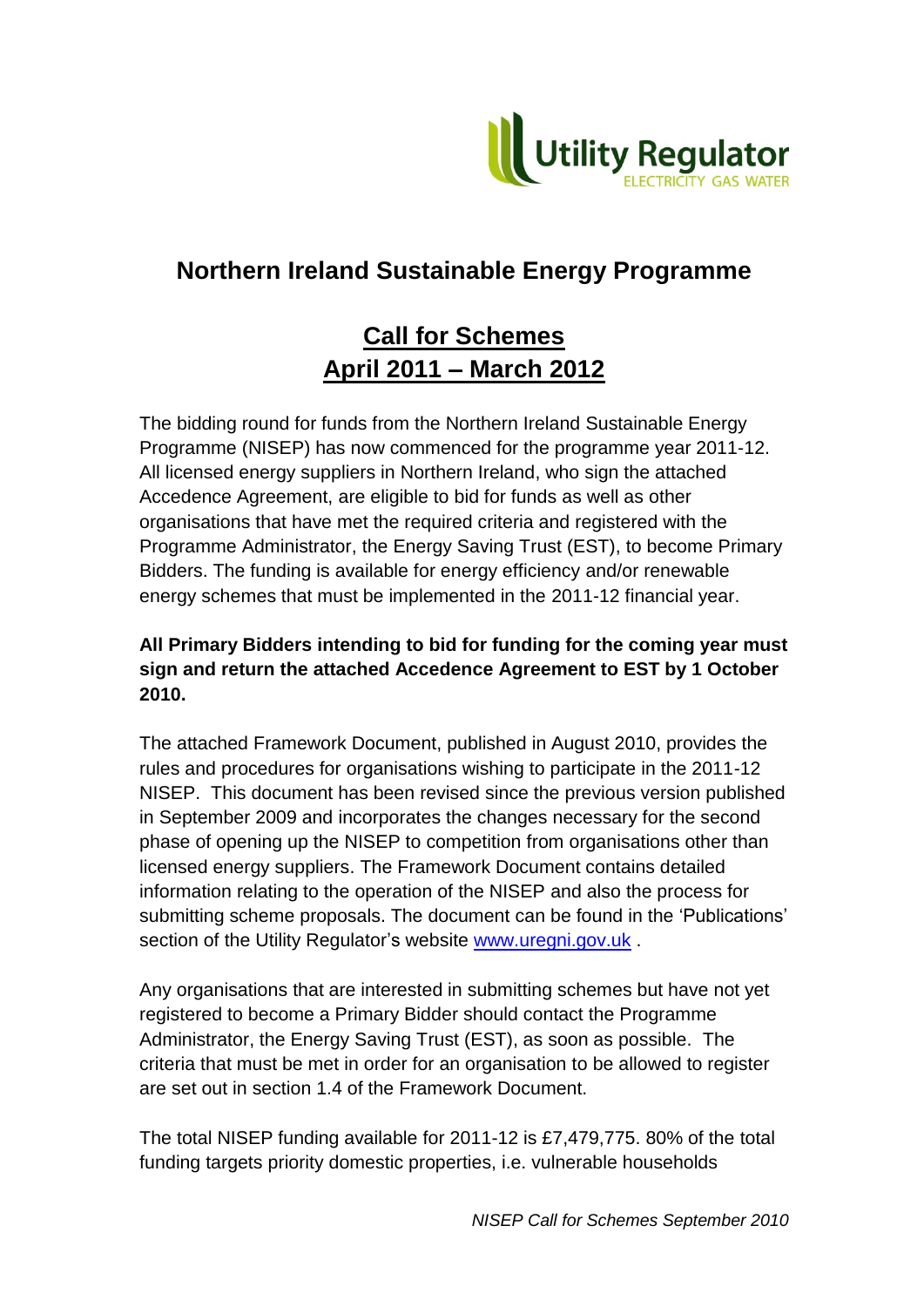deemed to be in, or at risk of, fuel poverty. The remaining 20% of the funding can be used for schemes aimed at non-priority customers, including both domestic and non-domestic customers. Within these two main categories, there are further ring-fenced divisions of the funding which are detailed in section 1.6 of the Framework Document.

The minimum bid for individual schemes will be £50,000. In the case of no previous NISEP experience, first year funding will be limited to a maximum of £500,000 per organisation or, for non-licence holders, an amount equivalent to the value of any previous single energy scheme they have delivered if it is less than £500,000. This limit will be extended as the organisation develops a successful track record in the delivery of NISEP schemes.

Submissions for scheme funding should be sent to EST which, as Programme Administrator, evaluates schemes on the Utility Regulator"s behalf. Contact details for EST are given below. Please request, from EST, a copy of the most up-to-date version of the Scheme Submission template. **The deadline for the submission of schemes is 30 November 2010.** EST will give advice and guidance to Primary Bidders up until this date but schemes must be in their final and complete format by the deadline. Any bids received after 30 November may not be considered for funding and any submissions that are incomplete or of insufficient quality may also be rejected. Please note that it is the responsibility of applicants to ensure that the information provided within their schemes submissions is accurate and fully compliant with the Framework Document.

EST will evaluate the proposals for schemes and make recommendations to the Utility Regulator for approval. Funding will be awarded to the approved schemes that are shown to be the most cost-effective, within the ring-fenced categories, in terms of energy saved compared to expenditure.

The Utility Regulator will hope to formally notify applicants by 28 February 2011 whether or not their submissions have been successful in obtaining funding but please note that delays to the approvals process may occur if the Programme Administrator is required to seek clarification and/or further information on points within the scheme submissions.

#### *Bids for funding should be made to:*

*NISEP Programme Administrator Energy Saving Trust (NI) Enterprise House 55-59 Adelaide Street Belfast*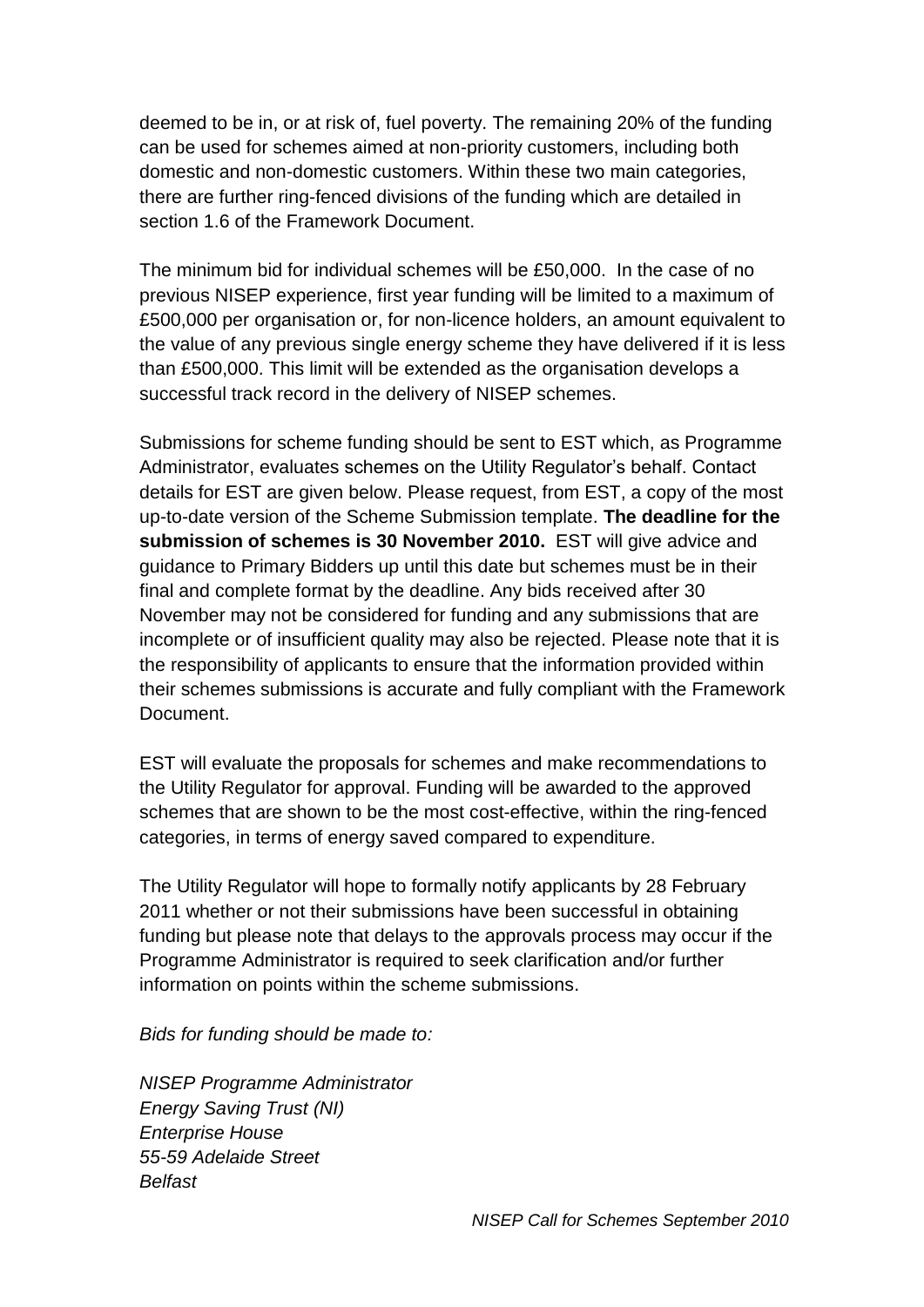*BT2 8FE*

*Tel: 028 9072 6005 Fax: 028 9023 9907 e-mail : [nisep@est.org.uk](mailto:nisep@est.org.uk)*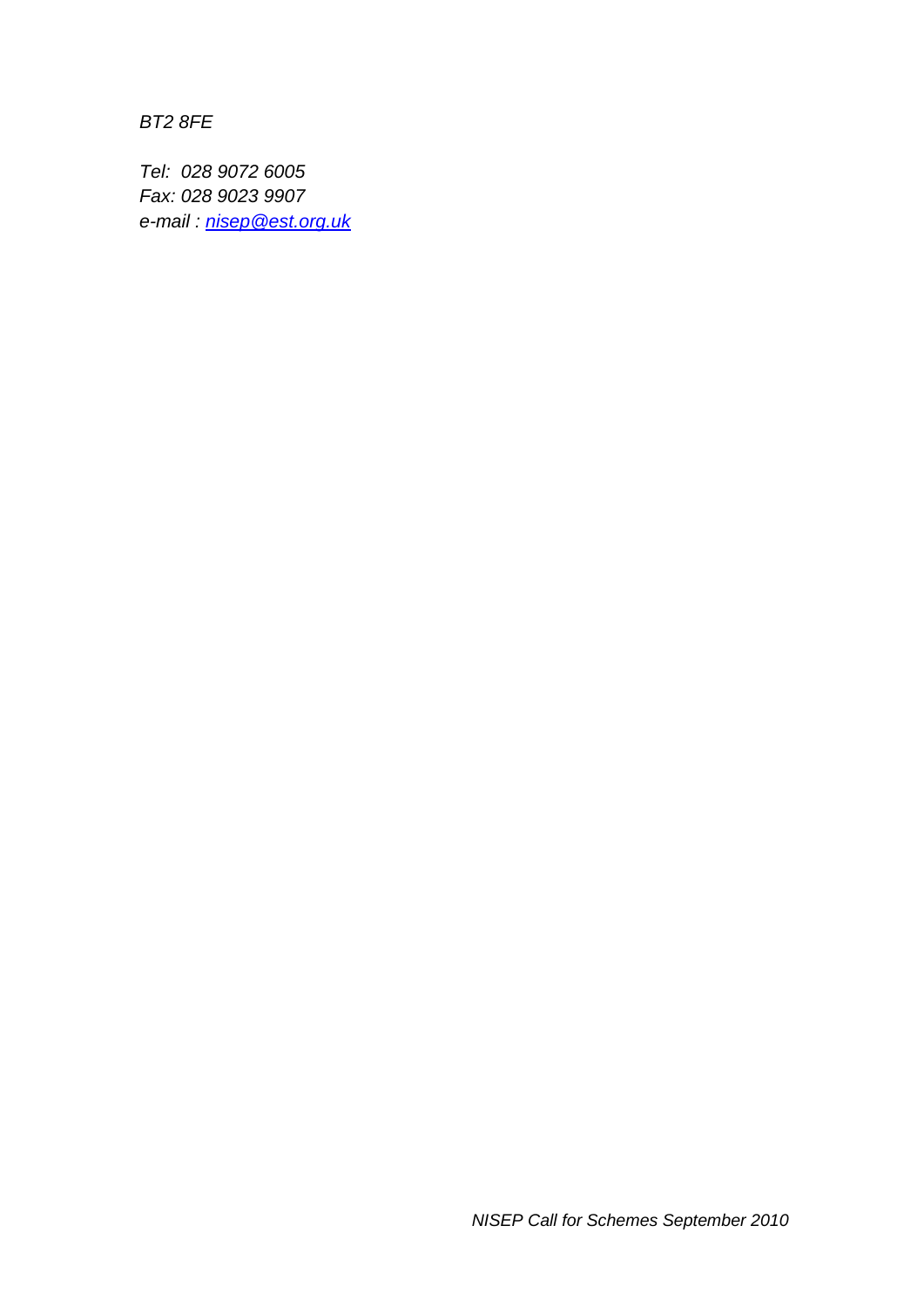

# **NISEP ACCEDENCE AGREEMENT**

### **(Must be signed by all Primary Bidders and returned to the Programme Administrator)**

**Name and address of organisation:**

**Name and contact details of NISEP contact within organisation:**

**Email:**

**Phone:**

We hereby agree:

- a) to ensure that all information provided within scheme applications will be accurate and within the rules set out in the NISEP Framework Document.
- b) to comply with the terms of the NISEP Framework Document (including, without limitation, the terms and conditions appended hereto).
- c) to deliver the schemes approved under the NISEP Framework Document in accordance with the NISEP Framework Document and in accordance with the scheme application or allowed scheme variation process.
- d) to provide the Programme Administrator with all reasonably requested information in relation to the delivery of approved schemes to include, without limitation, information relating to: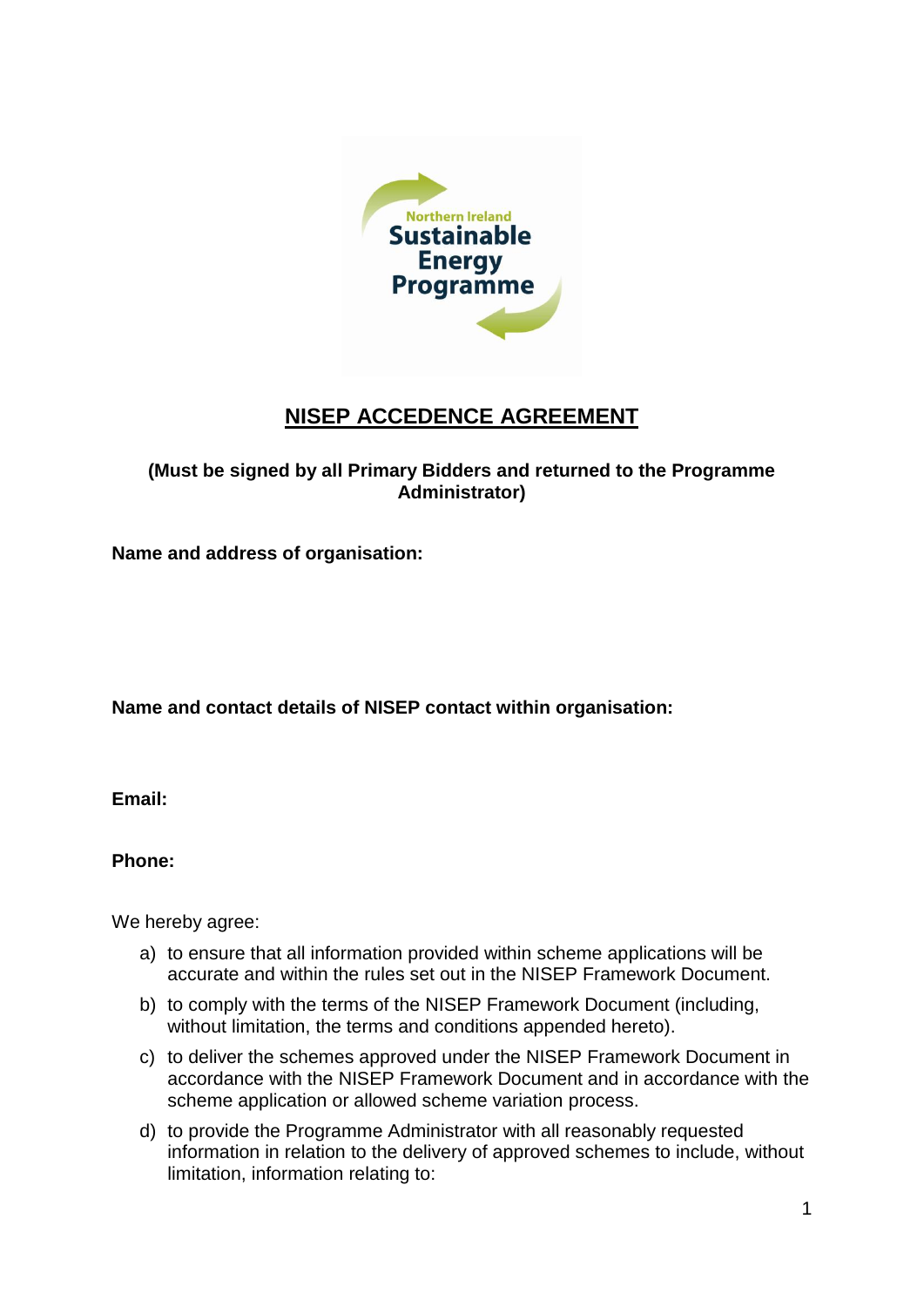- a. Costs
- b. Financial controls including tendering processes.
- c. Energy saved
- d. Measures installed
- e. Geographical Spread of measures installed
- f. Customer Satisfaction/Customer Complaints
- g. Quality Control
- h. Health and Safety and Risk Assessment
- i. The role of Scheme Partners
- e) To return to the NISEP any funding received from NISEP which is unspent or misspent or deemed ineligible.

### **Signature**

**Print name**

**Role in Organisation**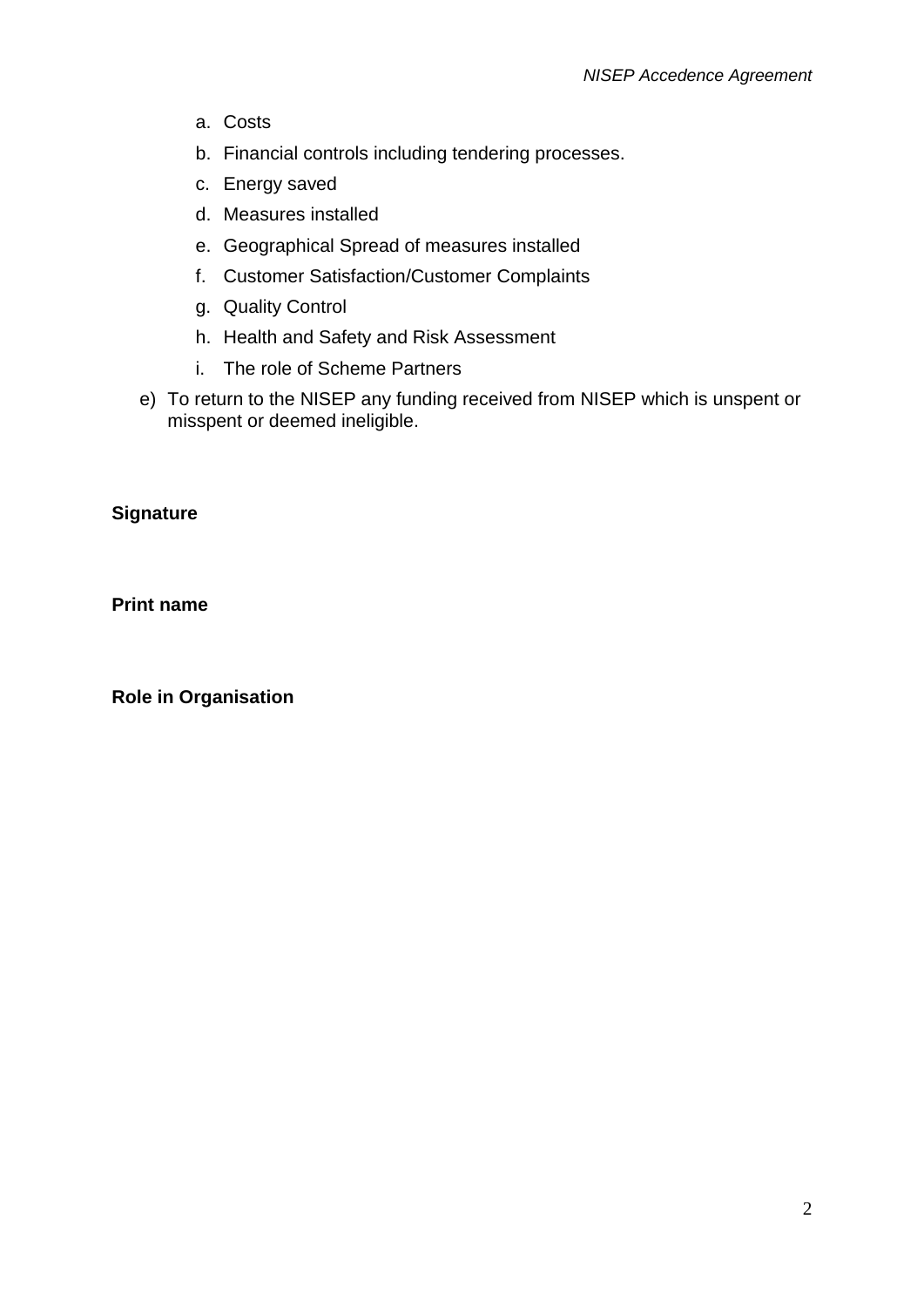# **GENERAL CONDITIONS**

The Primary Bidder covenants with the Programme Administrator and the Utility Regulator that it shall:

#### *The Project*

1.1 use best endeavours to implement and complete the Scheme as per the approved scheme submission or any subsequent scheme variation;

#### *Accountancy System*

1.2 at all times accurately maintain all books, accounts and records required by law (whether in the United Kingdom or otherwise) to be maintained by it;

#### *Financial and other information*

- 1.3 provide the Programme Administrator with:
	- 1.3.1 written progress reports of the Scheme as and when requested by the Programme Administrator, such reports to be satisfactory to the Programme Administrator;
	- 1.3.2 technical progress reports on the Scheme as and when requested by the Programme Administrator, such reports to be satisfactory to the Programme Administrator; and
	- 1.3.3 such other information as may be required by the Utility Regulator or Programme Administrator in respect of the scheme;

#### *Change in Scheme*

1.4 obtain the Utility Regulator's consent in writing to any proposed change in the Scheme in accordance with the provisions of Appendix 4, any consent required not to be unreasonably withheld or delayed;

#### *Inspection*

1.5 permit the Programme Administrator from time to time to enter the business premises and any other premises of the Primary Bidder during normal working hours (unless a statutory or regulatory obligation requires entry outside of these hours) to inspect any asset and any accounting or other record in respect of any funding which has been paid or may become payable in connection with the Scheme and to review and, if applicable, copy same. Such inspection, for the avoidance of doubt, to be limited to the purpose described in this paragraph 1.5;

#### *Assignment*

1.6 not without the prior written consent of the Utility Regulator, assign or in any way encumber any right to receive funding or other benefit or entitlement in connection with the Scheme;

No term of this agreement shall be enforceable by a third party (being any person other than the parties hereto) under the Contracts (Rights of Third Parties) Act 1999;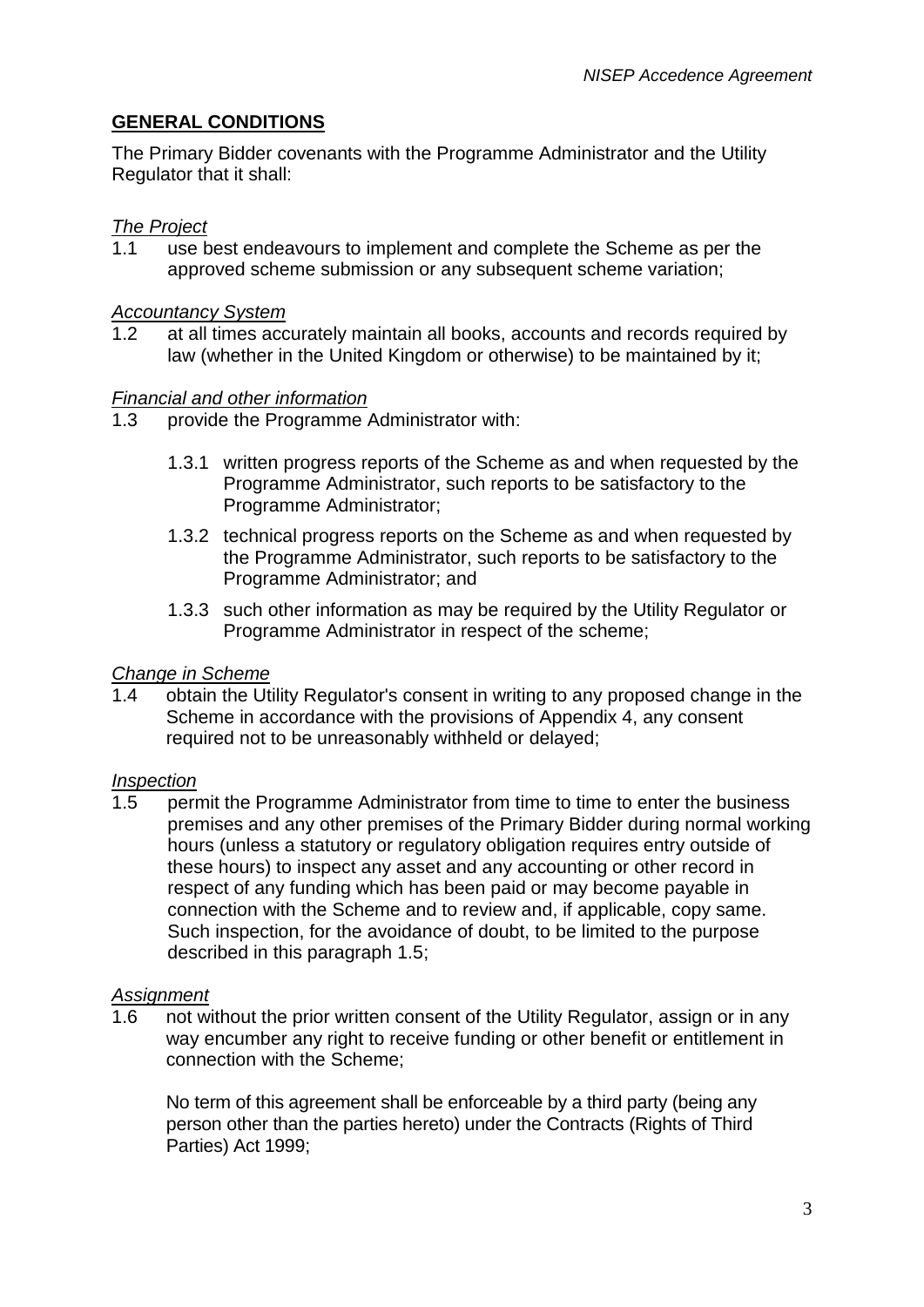#### *Insurance*

1.7 at its own expense insure with a reputable firm of insurers, all its property, assets and effects of an insurable nature, including (without limitation) its buildings, plant, machinery and equipment against all and any loss, damage, risk, contingency or public liability as may from time to time be requested by the Utility Regulator (or, if no such request is made, against such loss, damage, risk, contingency or public liability as a prudent company or firm in the same business as the Primary Bidder would insure against) to the full replacement value thereof and shall produce the policy or policies of insurance together with proof of payment of the necessary premiums to the Programme Administrator on request;

### *Participation*

1.8 ensure that no other person or company (other than the scheme partners or intended beneficiaries who have been notified to either the Programme Administrator and/or the Utility Regulator via the scheme submission or subsequent scheme variation) shall participate in the financial assistance under this agreement and that no commission, profit sharing or other arrangements under which any other person or company shall benefit from funding made pursuant to this Agreement shall be permitted, except with the prior written consent of the Utility Regulator;

#### *Forecasts*

1.9 provide an explanation to the satisfaction of the Utility Regulator if actual claimed expenditure on a Scheme varies significantly from the previously submitted forecasts in accordance with the terms of the Framework Document.

### *Legislation*

1.10 ensure that Schemes are implemented in a manner that is compliant with overarching legislation such as the Human Rights Act, the Data Protection Act and the Freedom of Information Act.

#### *Responsibility*

1.11 the Utility Regulator accepts no responsibility, financial or otherwise, for expenditure or liability arising out of the Scheme, including that arising as a result of the purchase of equipment and/or consumable items;

### **DISCLOSURE, PUBLICITY, CONFIDENTIALITY**

- 2.1 The Utility Regulator shall be entitled to publish details of the amounts and types of funding made available to the Scheme at such times and in such manner as the Utility Regulator may decide.
- 2.2 The Primary Bidder shall render the Utility Regulator such assistance as the Utility Regulator may reasonably request in connection with any publicity which the Utility Regulator may deem appropriate in respect of the Scheme.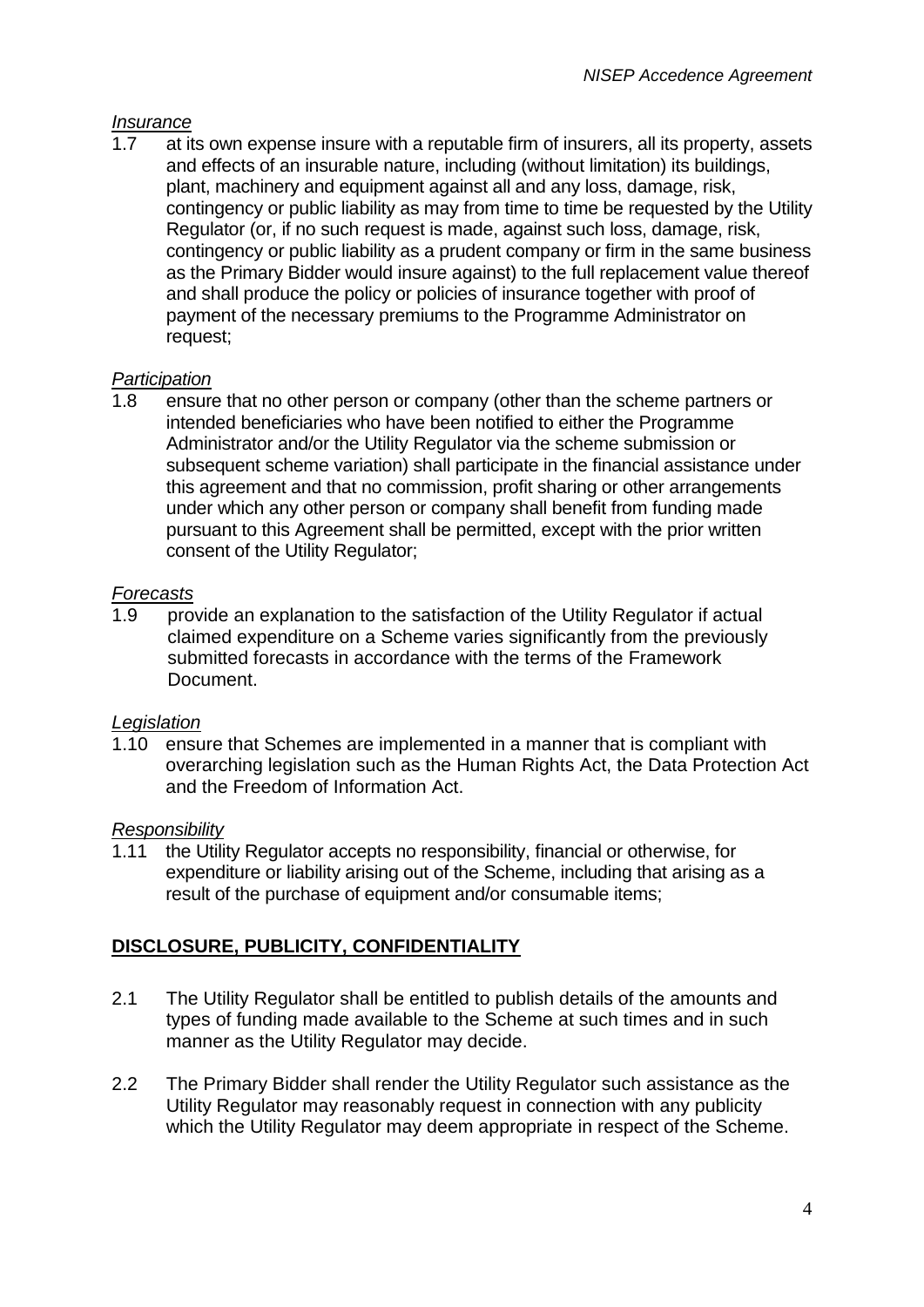2.3 This Agreement and the terms and conditions contained herein shall be treated by the Primary Bidder as confidential and accordingly shall not be disclosed to any other person or entity other than to its professional advisors who are subject to obligations of confidence, for the purpose of negotiating funding for the Primary Bidder or as required by law, without the prior written consent of the Utility Regulator, such consent not to be unreasonably withheld or delayed.

# **DEFAULT**

- 3.1 An event of default shall occur if:
	- 3.1.1 in the reasonable opinion of the Utility Regulator, the Scheme has been abandoned;
	- 3.1.2 the Primary Bidder ceases to carry on its business or substantially the whole of its business otherwise than in the reasonable opinion of the Utility Regulator by way of temporary cessation of business;
	- 3.1.3 the Primary Bidder, in the reasonable opinion of the Utility Regulator, has permanently discontinued the Scheme or has spent funding for purposes other than as approved by the Utility Regulator and/or the Programme Administrator;
	- 3.1.4 any information provided by the Primary Bidder or any officer of the Primary Bidder to the Utility Regulator or Programme Administrator in support of the Primary Bidder's application for funding is misleading, incomplete or incorrect in any respect;
	- 3.1.5 the Primary Bidder fails to pay or repay to the NISEP Fund any sum due to the NISEP Fund under this Agreement or otherwise;
	- 3.1.6 the independent audit of the Primary Bidder"s administration of the NISEP fails to provide adequate assurance in respect of the administration of the Scheme;
	- 3.1.7 an order is made or a resolution is passed or a petition is presented for the winding up of the Primary Bidder or circumstances arise which entitle a court of competent jurisdiction to make a winding-up order of the Primary Bidder;
	- 3.1.8 an order is made for the appointment of an administrator to manage the affairs, business and property of the Primary Bidder or documents are filed with a court of competent jurisdiction for the appointment of an administrator of the Primary Bidder or notice of intention to appoint an administrator is given by the Primary Bidder or its directors or by a qualifying floating charge holder (as defined in paragraph 15 of Schedule B1 to the Insolvency (Northern Ireland) Order 1989);
	- 3.1.9 a receiver is appointed of any of the Primary Bidder"s assets or undertaking or if circumstances arise which entitle a court of competent jurisdiction or a creditor to appoint a receiver or manager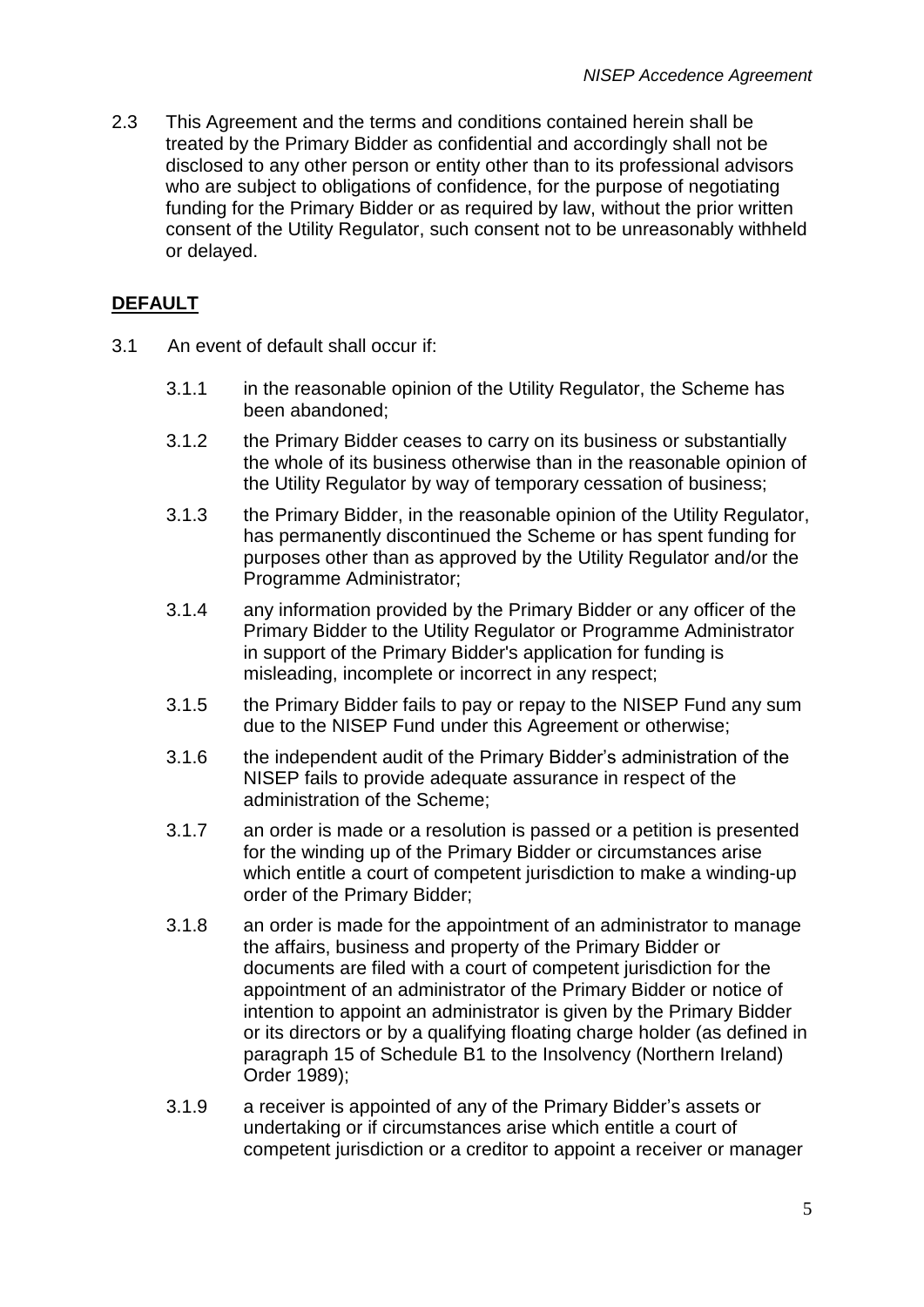of the Primary Bidder or if any other person takes possession of or sells the Primary Bidder's assets;

- 3.1.10 the Primary Bidder makes any arrangement or composition with its creditors or makes an application to a court of competent jurisdiction for the protection of its creditors in any way;
- 3.1.11 the Primary Bidder becomes bankrupt or where the Primary Bidder is a partnership any partner in the business becomes bankrupt and/or the Primary Bidder is unable to pay its debts within the meaning of Article 103 of the Insolvency (Northern Ireland) Order 1989 or any statutory modification or re-enactment thereof;
- 3.1.12 the Primary Bidder enters a voluntary arrangement or composition with its creditors and/or distress or execution order is levied or Enforcement of Judgement Office proceedings are commenced against any of the property of the Primary Bidder *or any similar proceedings are commenced in any other jurisdiction; or*
- 3.1.13 the Primary Bidder is in breach of any of its obligations under this agreement and such breach is incapable of remedy or, if capable of remedy, remains unremedied for a period of 30 days after written notice by the Utility Regulator.

# **STOPPING OF PAYMENTS OF FUNDING**

- 4.1 Without prejudice to any other rights of the Utility Regulator under this Agreement, the Utility Regulator shall be under no obligation to Authorise payments or any further payment(s) of the funding to the Primary Bidder if:
	- 4.1.1. an event of default has occurred; or
	- 4.1.2 the Primary Bidder is in breach of any of its obligations under this Agreement (whether or not constituting an event of default)**;** or
	- 4.1.3 in the opinion of the Utility Regulator there has been material and adverse change in the project which has not been approved in accordance with Section 4.5 of the Framework Document.
- 4.2 In any case where:
	- 4.2.1 a breach by the Primary Bidder of its obligations under this Framework Document is capable of remedy without giving rise to concern over the future management of the Scheme and is remedied within 30 days of written notice by the Utility Regulator; and
	- 4.2.2 such breach is the sole reason for the exercise of the Utility Regulator's right to cease making payments of the funding to a Project;

the Utility Regulator shall reinstate the making of payment of the funding.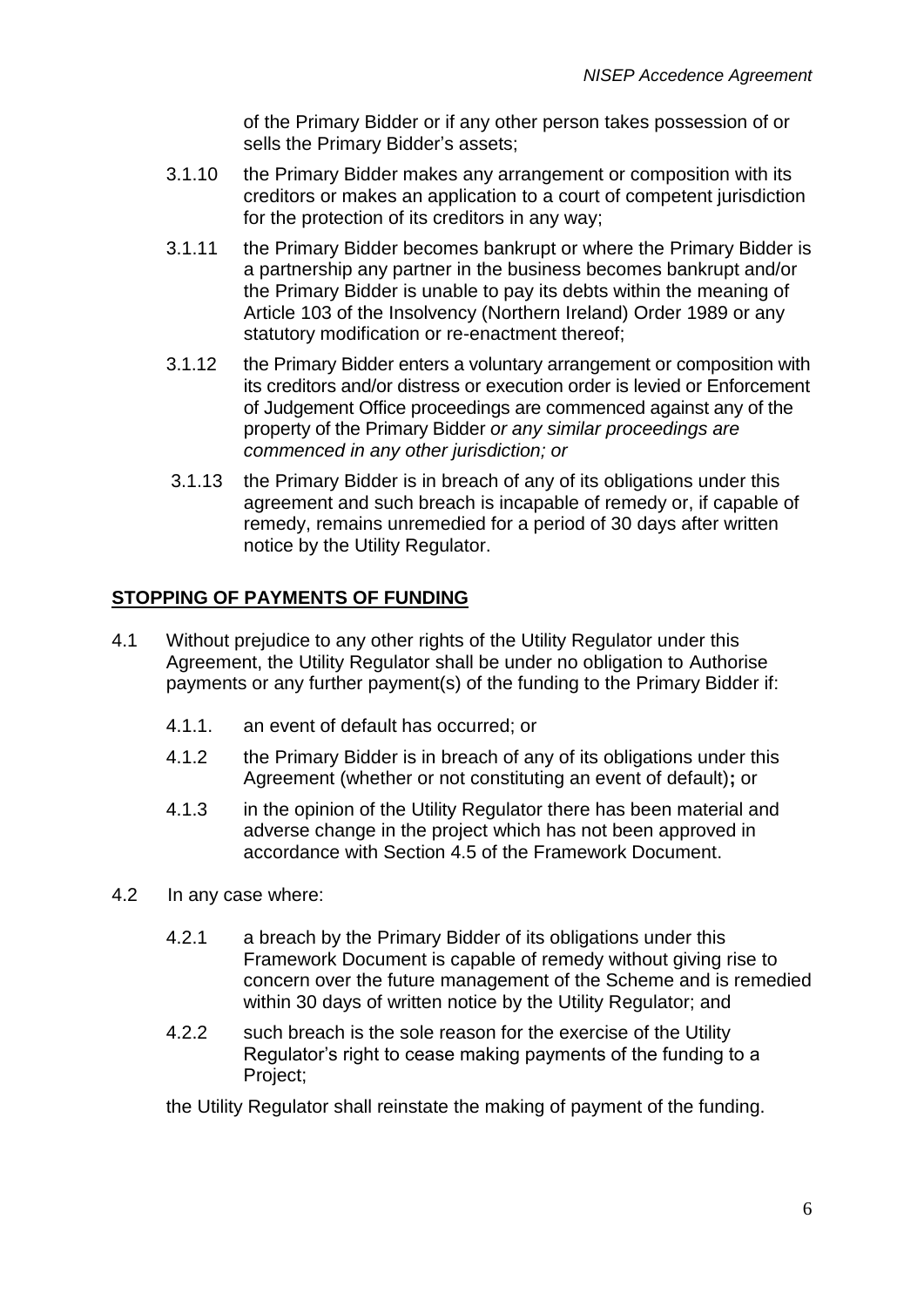# **REPAYMENT OF FUNDING**

- 5.1 If an event of default occurs the Primary Bidder shall on demand by the Utility Regulator repay to the NISEP Fund the aggregate of all payments of funding made to the Primary Bidder ("the aggregate sum") in the [one] year period prior to such event, less any part of the aggregate sum which may have been repaid under any other provision of this agreement, or such lesser amount as the Utility Regulator at its discretion may determine.
- 5.2 Where any sums are repayable to the NISEP Fund under the provisions of this **Clause 5**, the Utility Regulator shall be entitled to recover from the Primary Bidder the reasonably incurred costs of the Utility Regulator in establishing the Primary Bidder"s repayment liability and in recovering the sums due.

Neither failure to exercise nor any delay in exercising any right, power, privilege, or remedy under this agreement shall in any way impair or affect the exercise thereof or operate as a waiver in whole or in part.

No single or partial exercise of any right, power, privilege or remedy under this agreement shall prevent any further or other exercise thereof or the exercise of any other right, power, privilege or remedy.

### **DOCUMENTATION**

6.1 The Primary Bidder shall retain all documentation relating to the Project until the Primary Bidder ceases to be under any financial or contractual obligation to the Utility Regulator (including any contingent financial obligation) under the provisions of this Agreement or for a period of six years following completion of the Project (whichever is the later), and in the event of default, acknowledges that the Utility Regulator has the right to request and receive all the relevant documentation associated with the Project.

### **SERVICE OF NOTICES**

7.1 Any written notice to be served by the Utility Regulator on the Primary Bidder under the terms and conditions of this Agreement may be served by ordinary first class post, or facsimile transmission. The Primary Bidder will be deemed to have been duly served with the notice on the day it is sent if sent by facsimile transmission or on the following day if sent by first class post.

### **DURATION**

8.1 This Agreement shall remain in force until the date of the last payment of financial assistance under this agreement ("**the termination date**") but without prejudice to any claim or right arising out of any breach of any obligation under this Agreement occurring before the termination date.